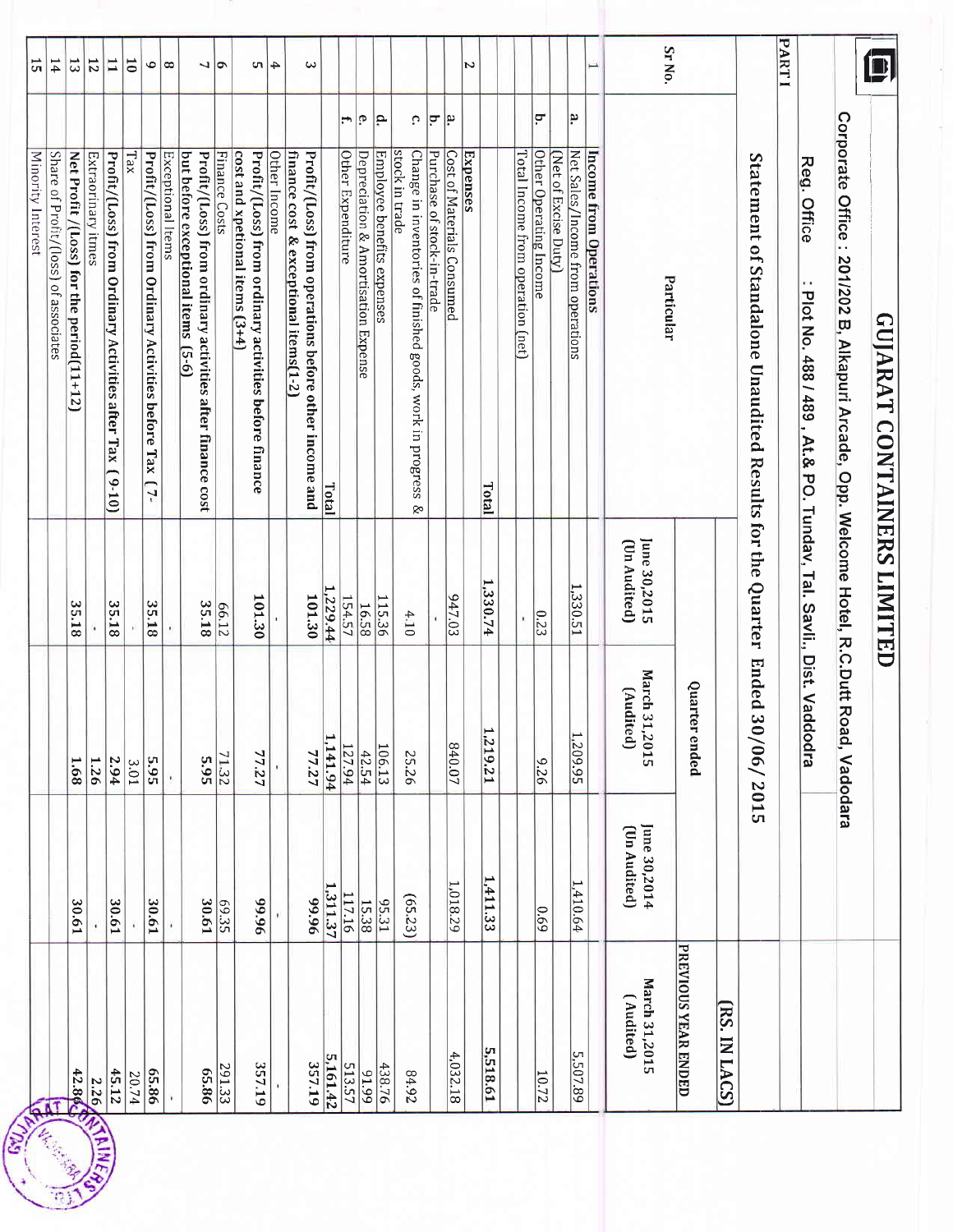|                                                                                               |                                                                           |                     |                |                                                                |                                                                                             |                  |                                      | Z                                          |                                 |                                    |                            | ⋗                           | Sr No.                                           |                     | PARTII                                                     |                                                  |                                                   | 5                                                             | 31                                                                                          | 17                                                  |     | $\overline{91}$                                                                                                        |
|-----------------------------------------------------------------------------------------------|---------------------------------------------------------------------------|---------------------|----------------|----------------------------------------------------------------|---------------------------------------------------------------------------------------------|------------------|--------------------------------------|--------------------------------------------|---------------------------------|------------------------------------|----------------------------|-----------------------------|--------------------------------------------------|---------------------|------------------------------------------------------------|--------------------------------------------------|---------------------------------------------------|---------------------------------------------------------------|---------------------------------------------------------------------------------------------|-----------------------------------------------------|-----|------------------------------------------------------------------------------------------------------------------------|
| Promoters & Promoter Group]<br>Percentage of Shares (as a % of the total Share capital of the | Percentage of Shares (as a % of the total Shareholding of<br>No of Shares | Ξ<br>Non-Encumbered | <b>Company</b> | Percentage of Shares (as a % of the total Share capital of the | Percentage of Shares (as a % of the total Shareholding of<br>Promoters and Promoters Group) | No of Shares     | $\overline{e}$<br>Pledged/Encumbered | Promoters and Promoters Group Shareholding | Ξ<br>Percentage of shareholding | $\overline{a}$<br>Number of shares | <b>Public Shareholding</b> | Particulars of Shareholding | Particular                                       |                     | Select Information for the Quarter and Year Ended 30/06/20 | -Basic and Diluted EPS after Extraordinary ltems | -Basic and Diluted EPS before Extraordinary Items | Earning per Share (EPS) (Rs.10 per Share) (Not<br>Annualised) | Reserves excluding Revaluation Reserve as per<br>Balancesheet of previous accounting period | Paid up Equity Share Capital (Face Value of Rs.10/- |     | share of profit / (loss) for the period of associates<br>Net Profit /(Loss) after taxes, minority interest and<br>$-1$ |
| 45.81%                                                                                        | 100.00%                                                                   | 2588330             |                | <b>NIL</b>                                                     | NIL                                                                                         | $\frac{Z}{\Box}$ |                                      |                                            | 54.19%                          | 3061670                            |                            |                             | June 30,2015<br>Un audited)                      |                     |                                                            |                                                  |                                                   |                                                               | 0.06                                                                                        |                                                     | 565 |                                                                                                                        |
| 45.80%                                                                                        | 100.00%                                                                   | 2587530             |                | H                                                              | НLL                                                                                         |                  | $\overline{111}$                     |                                            |                                 | 3062470<br>54.20%                  |                            |                             | March 31,2015<br>Quarter ended<br>(Audited)      |                     | $\frac{1}{2}$                                              |                                                  |                                                   |                                                               | 0.00                                                                                        | 318.07                                              | 565 |                                                                                                                        |
| 41.60%                                                                                        | 100.00%                                                                   | 2184030             |                | Ξ                                                              | $\frac{1}{2}$                                                                               |                  | $\frac{1}{2}$                        |                                            |                                 | 58.40%                             | 3065970                    |                             | June 30,401+<br>Un audited)                      |                     |                                                            |                                                  |                                                   |                                                               | 90'0                                                                                        | ×                                                   | 525 |                                                                                                                        |
| 45.80%                                                                                        | 100.00%                                                                   | 2587530             |                | Ξ                                                              | Ξ                                                                                           |                  | $\frac{Z}{\Box}$                     |                                            |                                 | 54.20%                             | 3062470                    |                             | $\frac{1}{\pi}$<br>That Ch U Appear<br>(Audited) | PREVIOUS YEAR ENDED |                                                            |                                                  |                                                   |                                                               | 80'0                                                                                        | 318.07                                              | 565 |                                                                                                                        |